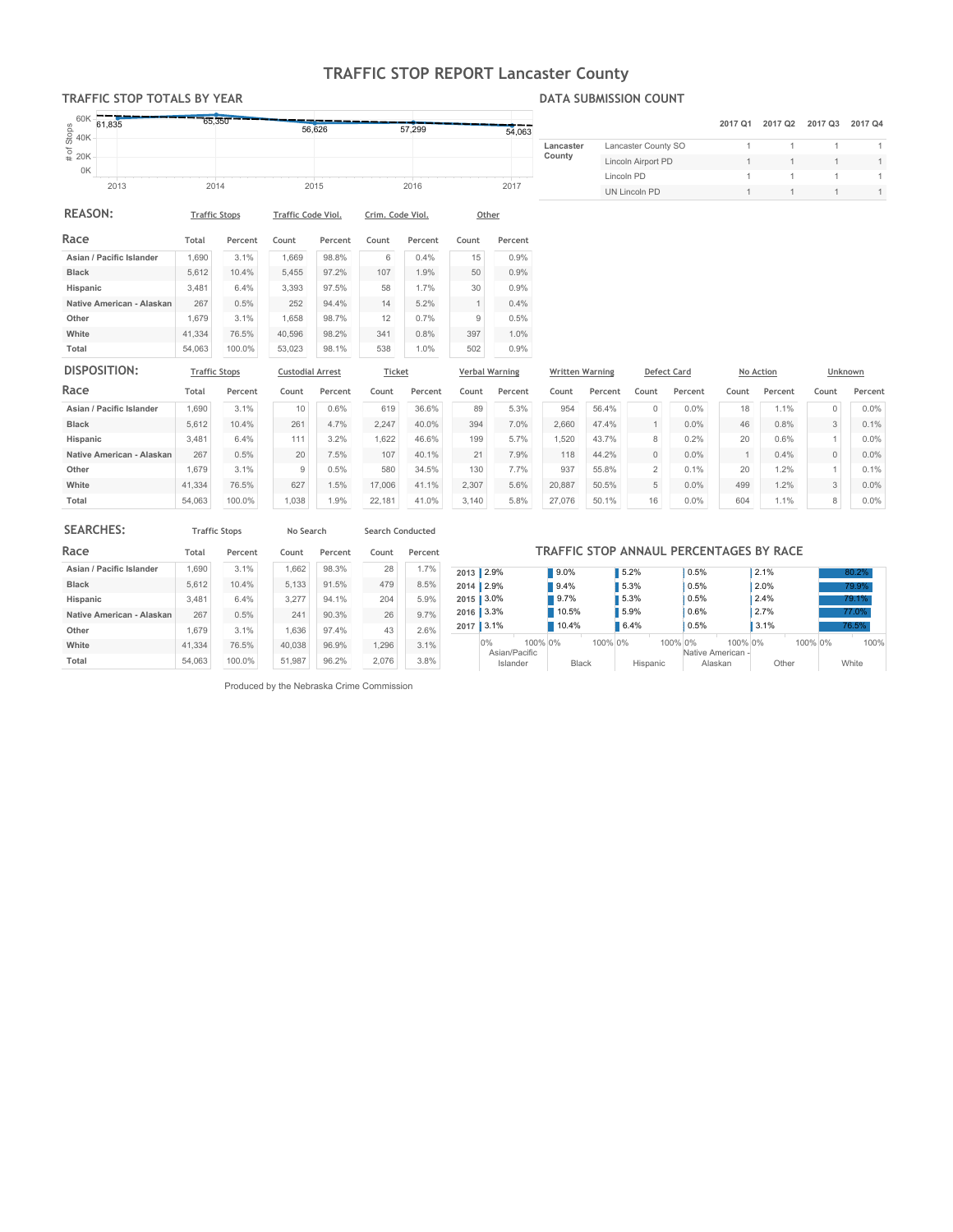# TRAFFIC STOP REPORT Lancaster County SO

3,569

### TRAFFIC STOP TOTALS BY YEAR

#### DATA SUBMISSION COUNT

2017Q1 2017Q2 2017Q3 2017Q4

LancasterCountySO 1 1 1 1

| Stops  | 8K<br>6K | 7,976 | $-9951$ |      | 7,396 | 5,650        |
|--------|----------|-------|---------|------|-------|--------------|
| ৳<br># | 4K<br>2K |       |         |      |       | 3.569        |
|        |          | 2013  |         | 2014 | 2015  | 2016<br>2017 |

| <b>REASON:</b>            | <b>Traffic Stops</b> |         | <b>Traffic Code Viol.</b> |         | Crim. Code Viol. |         | Other    |         |  |
|---------------------------|----------------------|---------|---------------------------|---------|------------------|---------|----------|---------|--|
| Race                      | Total                | Percent | Count                     | Percent | Count            | Percent | Count    | Percent |  |
| Asian / Pacific Islander  | 115                  | 3.2%    | 104                       | 90.4%   | 0                | 0.0%    | 11       | 9.6%    |  |
| <b>Black</b>              | 188                  | 5.3%    | 168                       | 89.4%   | 6                | 3.2%    | 14       | 7.4%    |  |
| Hispanic                  | 222                  | 6.2%    | 199                       | 89.6%   | 3                | 1.4%    | 20       | 9.0%    |  |
| Native American - Alaskan | $\overline{4}$       | 0.1%    | 3                         | 75.0%   | $\mathbf{1}$     | 25.0%   | $\Omega$ | $0.0\%$ |  |
| Other                     | 66                   | 1.8%    | 61                        | 92.4%   | $\Omega$         | 0.0%    | 5        | 7.6%    |  |
| White                     | 2.974                | 83.3%   | 2.629                     | 88.4%   | 24               | 0.8%    | 321      | 10.8%   |  |
| Total                     | 3.569                | 100.0%  | 3.164                     | 88.7%   | 34               | 1.0%    | 371      | 10.4%   |  |

| DISPOSITION:              | <b>Traffic Stops</b> |         | <b>Custodial Arrest</b> |         | <b>Ticket</b> |         | <b>Verbal Warning</b> |         | <b>Written Warning</b> |         |          | <b>Defect Card</b> |          | No Action | Unknown  |         |
|---------------------------|----------------------|---------|-------------------------|---------|---------------|---------|-----------------------|---------|------------------------|---------|----------|--------------------|----------|-----------|----------|---------|
| Race                      | Total                | Percent | Count                   | Percent | Count         | Percent | Count                 | Percent | Count                  | Percent | Count    | Percent            | Count    | Percent   | Count    | Percent |
| Asian / Pacific Islander  | 115                  | 3.2%    |                         | 0.9%    | 31            | 27.0%   | 13                    | 11.3%   | 59                     | 51.3%   | $\Omega$ | 0.0%               | 11       | 9.6%      |          | 0.0%    |
| <b>Black</b>              | 188                  | 5.3%    | 10                      | 5.3%    | 54            | 28.7%   | 18                    | 9.6%    | 89                     | 47.3%   |          | 0.5%               | 16       | 8.5%      | $\Omega$ | 0.0%    |
| Hispanic                  | 222                  | 6.2%    | 11                      | 5.0%    | 81            | 36.5%   | 13                    | 5.9%    | 99                     | 44.6%   | $\Omega$ | 0.9%               | 16       | 7.2%      | $\Omega$ | $0.0\%$ |
| Native American - Alaskan | 4                    | 0.1%    |                         | 25.0%   |               | 25.0%   | 0                     | $0.0\%$ |                        | 50.0%   | $\Omega$ | 0.0%               | $\Omega$ | 0.0%      |          | 0.0%    |
| Other                     | 66                   | 1.8%    |                         | 1.5%    | 15            | 22.7%   |                       | 10.6%   | 36                     | 54.5%   | $\Omega$ | 0.0%               |          | 10.6%     | $\Omega$ | $0.0\%$ |
| White                     | 2.974                | 83.3%   | 75                      | 2.5%    | 730           | 24.5%   | 225                   | 7.6%    | 1.581                  | 53.2%   | 5        | 0.2%               | 358      | 12.0%     | $\Omega$ | 0.0%    |
| Total                     | 3,569                | 100.0%  | 99                      | 2.8%    | 912           | 25.6%   | 276                   | 7.7%    | ,866                   | 52.3%   | 8        | 0.2%               | 408      | 11.4%     | $\Omega$ | 0.0%    |

| <b>SEARCHES:</b>          |       | <b>Traffic Stops</b> | No Search |         | <b>Search Conducted</b> |         |      |                           |         |                                         |          |         |                              |         |       |         |       |
|---------------------------|-------|----------------------|-----------|---------|-------------------------|---------|------|---------------------------|---------|-----------------------------------------|----------|---------|------------------------------|---------|-------|---------|-------|
| Race                      | Total | Percent              | Count     | Percent | Count                   | Percent |      |                           |         | TRAFFIC STOP ANNAUL PERCENTAGES BY RACE |          |         |                              |         |       |         |       |
| Asian / Pacific Islander  | 115   | 3.2%                 | 107       | 93.0%   | 8                       | 7.0%    |      | $2013$ 2.4%               |         | 4.2%                                    | 4.0%     |         | 0.4%                         | 0.9%    |       |         | 88.1% |
| <b>Black</b>              | 188   | 5.3%                 | 165       | 87.8%   | 23                      | 12.2%   |      | $2014$ 2.6%               |         | 4.1%                                    | 4.2%     |         | 0.2%                         | 0.8%    |       |         | 88.1% |
| Hispanic                  | 222   | 6.2%                 | 196       | 88.3%   | 26                      | 11.7%   |      | 2015 2.7%                 |         | 5.3%                                    | 4.8%     |         | 0.2%                         | 1.2%    |       |         | 85.7% |
| Native American - Alaskan | 4     | 0.1%                 |           | 100.0%  | $\circ$                 | 0.0%    |      | 2016 2.6%                 |         | 4.9%                                    | 5.3%     |         | 0.2%                         | 1.4%    |       |         | 85.5% |
| Other                     | 66    | 1.8%                 | 61        | 92.4%   | 5                       | 7.6%    | 2017 | 13.2%                     |         | 5.3%                                    | 6.2%     |         | 0.1%                         | 1.8%    |       |         | 83.3% |
| White                     | 2.974 | 83.3%                | 2.809     | 94.5%   | 165                     | 5.5%    |      | 0%                        | 100% 0% |                                         | 100% 0%  | 100% 0% |                              | 100% 0% |       | 100% 0% | 100%  |
| Total                     | 3,569 | 100.0%               | 3,342     | 93.6%   | 227                     | 6.4%    |      | Asian/Pacific<br>Islander |         | <b>Black</b>                            | Hispanic |         | Native American -<br>Alaskan |         | Other |         | White |

Produced by the Nebraska Crime Commission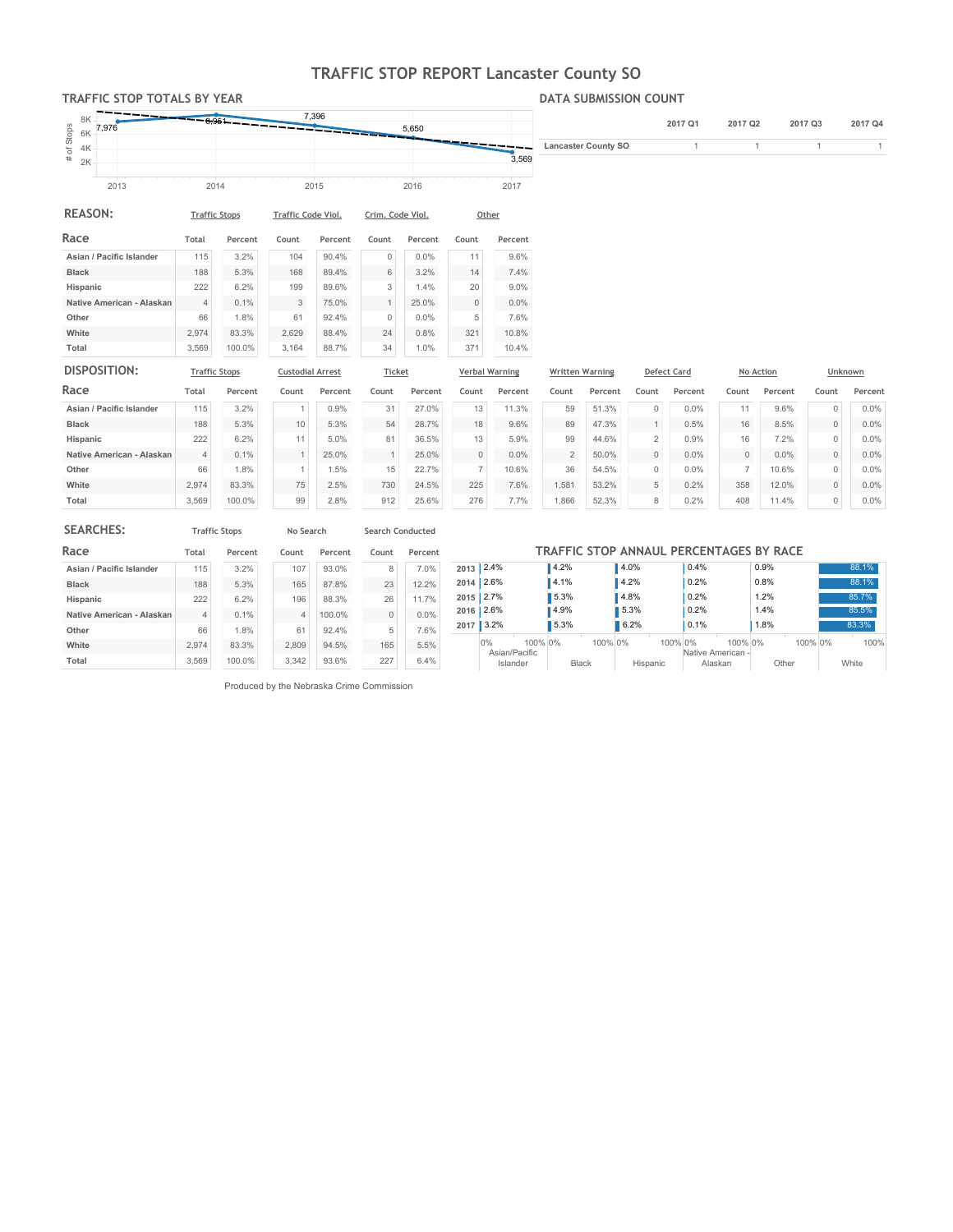# TRAFFIC STOP REPORT Lincoln Airport PD

## TRAFFIC STOP TOTALS BY YEAR



| <b>REASON:</b>            | <b>Traffic Stops</b> |         | <b>Traffic Code Viol.</b> |         | Crim. Code Viol. |         | Other    |         |  |
|---------------------------|----------------------|---------|---------------------------|---------|------------------|---------|----------|---------|--|
| Race                      | Total                | Percent | Count                     | Percent | Count            | Percent | Count    | Percent |  |
| Asian / Pacific Islander  | $\mathbf{0}$         | 0.0%    | $\Omega$                  |         | 0                |         | 0        |         |  |
| <b>Black</b>              | 0                    | $0.0\%$ | $\Omega$                  |         | $\Omega$         |         | $\Omega$ |         |  |
| Hispanic                  | 4                    | 33.3%   | 1                         | 100.0%  | 0                | 0.0%    | 0        | 0.0%    |  |
| Native American - Alaskan | 0                    | $0.0\%$ | $\Omega$                  |         | $\Omega$         |         | $\Omega$ |         |  |
| Other                     | 0                    | $0.0\%$ | $\Omega$                  |         | 0                |         | $\Omega$ |         |  |
| White                     | $\overline{2}$       | 66.7%   | $\overline{2}$            | 100.0%  | $\Omega$         | $0.0\%$ | 0        | $0.0\%$ |  |
| Total                     | 3                    | 100.0%  | 3                         | 100.0%  | 0                | $0.0\%$ | U        | $0.0\%$ |  |

| DISPOSITION:              | <b>Traffic Stops</b> |         | <b>Custodial Arrest</b> |         | <b>Ticket</b> |         | <b>Verbal Warning</b> |         | <b>Written Warning</b> |         |          | <b>Defect Card</b> |          | No Action | Unknown  |         |
|---------------------------|----------------------|---------|-------------------------|---------|---------------|---------|-----------------------|---------|------------------------|---------|----------|--------------------|----------|-----------|----------|---------|
| Race                      | Total                | Percent | Count                   | Percent | Count         | Percent | Count                 | Percent | Count                  | Percent | Count    | Percent            | Count    | Percent   | Count    | Percent |
| Asian / Pacific Islander  | $\mathbf 0$          | 0.0%    | $\Omega$                |         | 0             |         | $\Omega$              |         |                        |         | $\Omega$ |                    | 0        |           | $\Omega$ |         |
| <b>Black</b>              | $\mathbf{0}$         | $0.0\%$ | $\Omega$                |         |               |         | $\Omega$              |         |                        |         | $\Omega$ |                    | $\Omega$ |           | $\Omega$ |         |
| Hispanic                  |                      | 33.3%   | $\Omega$                | 0.0%    | 0             | $0.0\%$ | $\Omega$              | $0.0\%$ |                        | 100.0%  | $\Omega$ | 0.0%               | $\Omega$ | $0.0\%$   | $\Omega$ | $0.0\%$ |
| Native American - Alaskan | $\mathbf{0}$         | $0.0\%$ | $\Omega$                |         | $\Omega$      |         | $\Omega$              |         |                        |         | $\Omega$ |                    | $\Omega$ |           | $\Omega$ |         |
| Other                     | $\Omega$             | $0.0\%$ | $\Omega$                |         | 0             |         | $\Omega$              |         |                        |         | $\Omega$ |                    | $\Omega$ |           | $\Omega$ |         |
| White                     | $\overline{2}$       | 66.7%   | $\mathbf{0}$            | 0.0%    | $\mathbf{0}$  | 0.0%    | $\Omega$              | 0.0%    |                        | 50.0%   | $\Omega$ | 0.0%               |          | 50.0%     | $\Omega$ | $0.0\%$ |
| Total                     | 3                    | 100.0%  | $\Omega$                | 0.0%    | 0             | $0.0\%$ | $\Omega$              | $0.0\%$ | $\sim$                 | 66.7%   | $\Omega$ | $0.0\%$            |          | 33.3%     | $\Omega$ | $0.0\%$ |

| <b>SEARCHES:</b>          |          | <b>Traffic Stops</b> | No Search      |         | <b>Search Conducted</b> |         |      |                                |         |          |                                         |         |
|---------------------------|----------|----------------------|----------------|---------|-------------------------|---------|------|--------------------------------|---------|----------|-----------------------------------------|---------|
| Race                      | Total    | Percent              | Count          | Percent | Count                   | Percent |      |                                |         |          | TRAFFIC STOP ANNAUL PERCENTAGES BY RACE |         |
| Asian / Pacific Islander  |          | 0.0%                 | 0              |         | $\Omega$                |         |      | 2013 4.9%                      | 4.9%    | 1.6%     | 0.0%                                    | $0.0\%$ |
| <b>Black</b>              |          | 0.0%                 | $\Omega$       |         | $\Omega$                |         |      | 2014 11.1%                     | 8.9%    | 4.4%     | 0.0%                                    | 2.2%    |
| Hispanic                  |          | 33.3%                |                | 100.0%  | $\Omega$                | $0.0\%$ |      | 2015 0.0%                      | $0.0\%$ | $0.0\%$  | 0.0%                                    | 0.0%    |
| Native American - Alaskan | $\Omega$ | $0.0\%$              | $\Omega$       |         |                         |         | 2016 | $ 0.0\%$                       | $0.0\%$ | $0.0\%$  | 0.0%                                    | 0.0%    |
| Other                     |          | 0.0%                 | 0              |         | $\Omega$                |         | 2017 | $0.0\%$                        | $0.0\%$ | 33.3%    | 0.0%                                    | $0.0\%$ |
| White                     | $\sim$   | 66.7%                | $\overline{2}$ | 100.0%  | $\Omega$                | $0.0\%$ |      | 100% 0%<br>0%<br>Asian/Pacific | 100% 0% | 100% 0%  | 100% 0%<br>Native American -            | 10      |
| Total                     | 3        | 100.0%               | $\overline{3}$ | 100.0%  | $\Omega$                | $0.0\%$ |      | Islander                       | Black   | Hispanic | Alaskan                                 | Other   |

Produced by the Nebraska Crime Commission

### DATA SUBMISSION COUNT

|                    | 2017 Q1 | 2017 Q <sub>2</sub> | 2017 Q3 | 2017 Q4 |
|--------------------|---------|---------------------|---------|---------|
| Lincoln Airport PD |         |                     |         |         |
|                    |         |                     |         |         |

0% 100%

0% 100% White

100.0% 100.0%

88.5% 73.3%

66.7%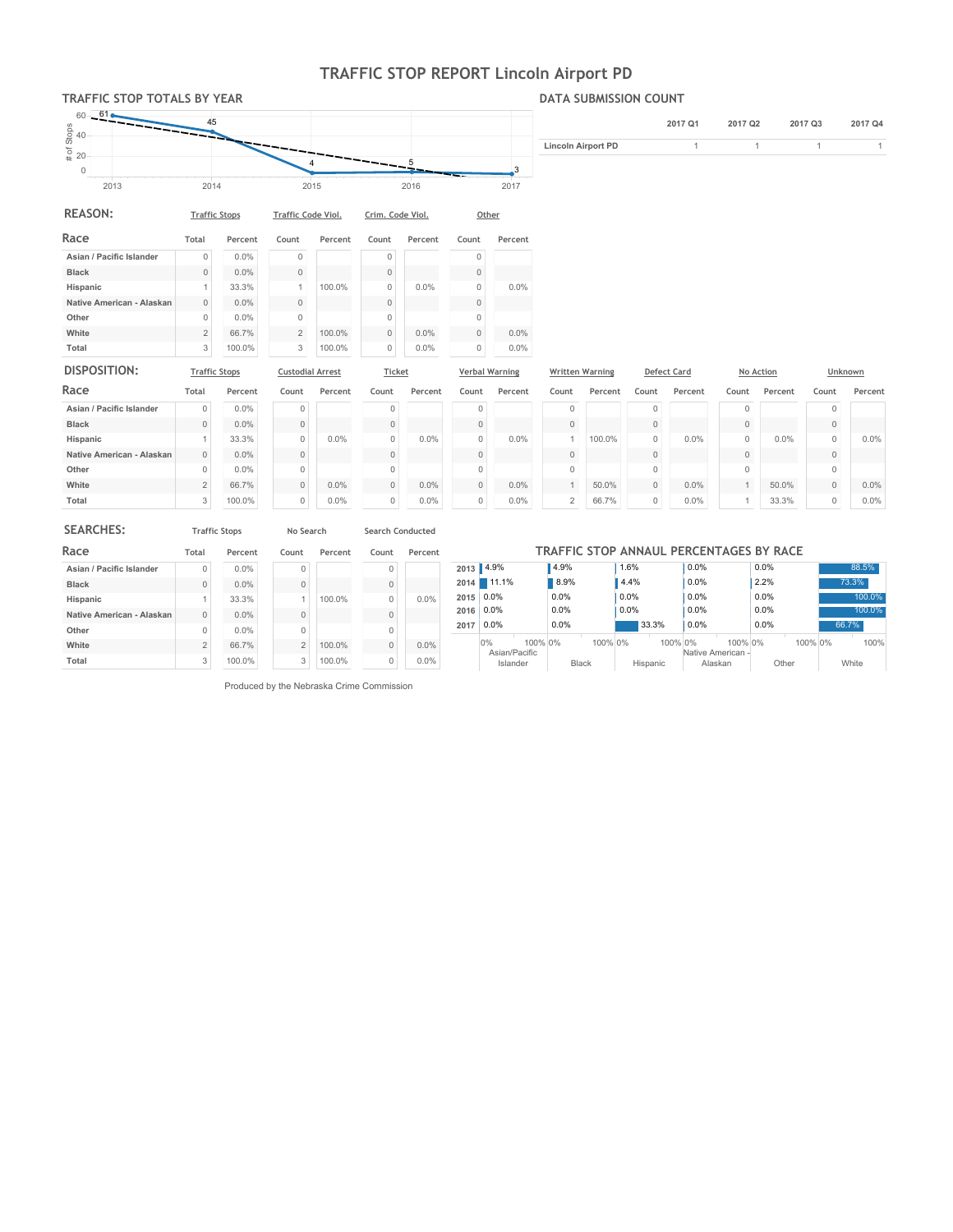# TRAFFIC STOP REPORT Lincoln PD

### TRAFFIC STOP TOTALS BY YEAR

#### DATA SUBMISSION COUNT

| $\frac{8}{9}$ 40K | 50,527 | 54,404               | 45,204             | 47.028           | 48,326 |            | 2017 Q1 | 2017 Q <sub>2</sub> | 2017 Q3 | 2017 Q4 |
|-------------------|--------|----------------------|--------------------|------------------|--------|------------|---------|---------------------|---------|---------|
| 520K<br>#         |        |                      |                    |                  |        | Lincoln PD |         |                     |         |         |
| 0K                |        |                      |                    |                  |        |            |         |                     |         |         |
|                   | 2013   | 2014                 | 2015               | 2016             | 2017   |            |         |                     |         |         |
| <b>REASON:</b>    |        | <b>Traffic Stops</b> | Traffic Code Viol. | Crim. Code Viol. | Other  |            |         |                     |         |         |

| Race                      | Total  | Percent | Count  | Percent | Count | Percent | Count | Percent |
|---------------------------|--------|---------|--------|---------|-------|---------|-------|---------|
| Asian / Pacific Islander  | 1.442  | 3.0%    | 1.432  | 99.3%   | 6     | $0.4\%$ | 4     | 0.3%    |
| <b>Black</b>              | 5.137  | 10.6%   | 5.003  | 97.4%   | 101   | 2.0%    | 33    | 0.6%    |
| Hispanic                  | 3.084  | 6.4%    | 3.020  | 97.9%   | 54    | 1.8%    | 10    | 0.3%    |
| Native American - Alaskan | 247    | 0.5%    | 233    | 94.3%   | 13    | 5.3%    |       | 0.4%    |
| Other                     | 1.524  | 3.2%    | 1.508  | 99.0%   | 12    | 0.8%    | 4     | 0.3%    |
| White                     | 36.892 | 76.3%   | 36.508 | 99.0%   | 313   | 0.8%    | 71    | 0.2%    |
| Total                     | 48.326 | 100.0%  | 47.704 | 98.7%   | 499   | 1.0%    | 123   | 0.3%    |

| DISPOSITION:              | <b>Traffic Stops</b> |         | <b>Custodial Arrest</b> |         | <b>Ticket</b> |         | <b>Verbal Warning</b> |         |        | <b>Written Warning</b> |          | <b>Defect Card</b> |          | No Action |          | Unknown |
|---------------------------|----------------------|---------|-------------------------|---------|---------------|---------|-----------------------|---------|--------|------------------------|----------|--------------------|----------|-----------|----------|---------|
| Race                      | Total                | Percent | Count                   | Percent | Count         | Percent | Count                 | Percent | Count  | Percent                | Count    | Percent            | Count    | Percent   | Count    | Percent |
| Asian / Pacific Islander  | .442                 | 3.0%    | 9                       | 0.6%    | 574           | 39.8%   | 71                    | 4.9%    | 788    | 54.6%                  | $\Omega$ | 0.0%               | $\Omega$ | 0.0%      | $\Omega$ | $0.0\%$ |
| <b>Black</b>              | 5.137                | 10.6%   | 239                     | 4.7%    | 2.140         | 41.7%   | 375                   | 7.3%    | 2.383  | 46.4%                  | $\Omega$ | 0.0%               | $\Omega$ | 0.0%      | $\Omega$ | 0.0%    |
| Hispanic                  | 3.084                | 6.4%    | 93                      | 3.0%    | .487          | 48.2%   | 180                   | 5.8%    | .324   | 42.9%                  | $\Omega$ | 0.0%               | $\Omega$ | 0.0%      | $\Omega$ | $0.0\%$ |
| Native American - Alaskan | 247                  | 0.5%    | 18                      | 7.3%    | 103           | 41.7%   | 20                    | 8.1%    | 106    | 42.9%                  | $\Omega$ | 0.0%               | $\Omega$ | 0.0%      | $\Omega$ | 0.0%    |
| Other                     | 1,524                | 3.2%    | 8                       | 0.5%    | 554           | 36.4%   | 120                   | 7.9%    | 842    | 55.2%                  | $\Omega$ | 0.0%               | $\Omega$ | 0.0%      | $\Omega$ | $0.0\%$ |
| White                     | 36.892               | 76.3%   | 535                     | 1.5%    | 16.055        | 43.5%   | 2.065                 | 5.6%    | 18.237 | 49.4%                  | $\Omega$ | 0.0%               | $\Omega$ | 0.0%      | $\Omega$ | 0.0%    |
| Total                     | 48,326               | 100.0%  | 902                     | 1.9%    | 20,913        | 43.3%   | 2,831                 | 5.9%    | 23,680 | 49.0%                  | $\Omega$ | 0.0%               | $\Omega$ | 0.0%      | $\Omega$ | $0.0\%$ |

| <b>SEARCHES:</b>          |        | <b>Traffic Stops</b> | No Search |         | Search Conducted |         |  |
|---------------------------|--------|----------------------|-----------|---------|------------------|---------|--|
| Race                      | Total  | Percent              | Count     | Percent | Count            | Percent |  |
| Asian / Pacific Islander  | 1.442  | 3.0%                 | 1.422     | 98.6%   | 20               | 1.4%    |  |
| <b>Black</b>              | 5.137  | 10.6%                | 4.705     | 91.6%   | 432              | 8.4%    |  |
| Hispanic                  | 3.084  | 6.4%                 | 2.925     | 94.8%   | 159              | 5.2%    |  |
| Native American - Alaskan | 247    | 0.5%                 | 221       | 89.5%   | 26               | 10.5%   |  |
| Other                     | 1.524  | 3.2%                 | 1.490     | 97.8%   | 34               | 2.2%    |  |
| White                     | 36.892 | 76.3%                | 35.814    | 97.1%   | 1.078            | 2.9%    |  |
| Total                     | 48.326 | 100.0%               | 46.577    | 96.4%   | 1.749            | 3.6%    |  |

|           | TRAFFIC STOP ANNAUL PERCENTAGES BY RACE |         |          |                              |         |              |  |  |  |  |  |  |
|-----------|-----------------------------------------|---------|----------|------------------------------|---------|--------------|--|--|--|--|--|--|
|           | 2013 2.8%<br>9.6%                       |         | 5.4%     | 0.5%                         | 2.2%    | 79.4%        |  |  |  |  |  |  |
| 2014 2.9% |                                         | 10.2%   | 5.4%     | 0.5%                         | 2.2%    | 78.8%        |  |  |  |  |  |  |
|           | 2015 2.8%                               | 10.1%   | 5.3%     | 0.6%                         | 2.5%    | 78.7%        |  |  |  |  |  |  |
|           | 2016 3.1%<br>10.9%                      |         | 5.9%     | 0.6%                         | 2.8%    | 76.7%        |  |  |  |  |  |  |
| 2017      | 3.0%                                    | 10.6%   | 6.4%     | 0.5%                         | 3.2%    | 76.3%        |  |  |  |  |  |  |
|           | 100% 0%<br>$0\%$<br>Asian/Pacific       | 100% 0% | 100% 0%  | 100% 0%<br>Native American - | 100% 0% | 100%         |  |  |  |  |  |  |
|           | Islander                                | Black   | Hispanic | Alaskan                      | Other   | <b>White</b> |  |  |  |  |  |  |

Produced by the Nebraska Crime Commission